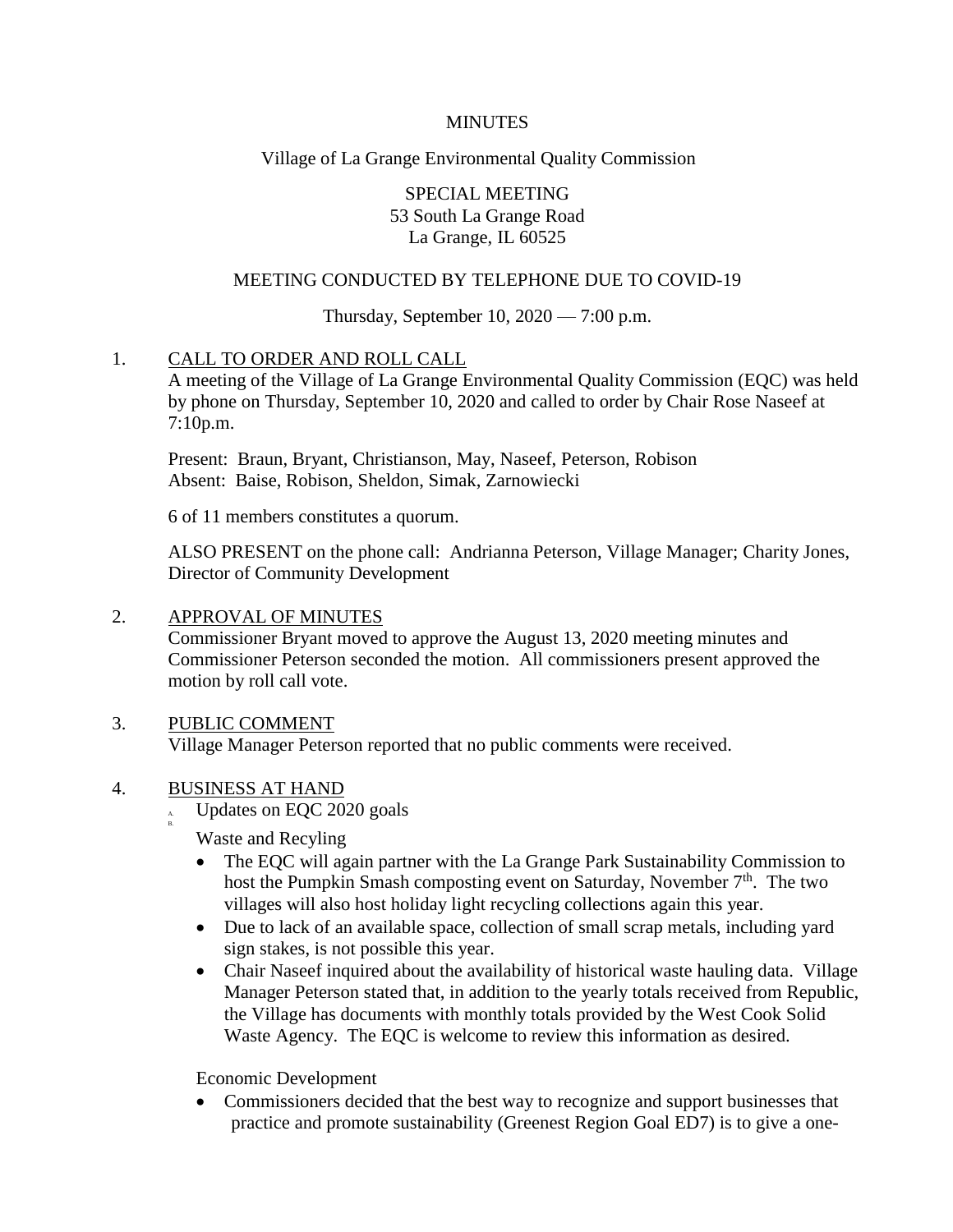time award rather than maintain an on-going certification program. This could be similar to La Grange Park's Green Spotlight Award. Progress toward this goal is currently limited due to challenges from COVID-19 that business are facing.

Climate

- Commissioner May explained the carbon fee and dividend referendum question that will be on the upcoming ballot and answered questions from commissioners, including how dividends might be distributed.
- Commissioners continued to examine how to create a climate action plan: doing an inventory, setting a target, implementing policies. Village Manger Peterson offered to gather information from police and fire departments, if needed. If obtaining reliable information from Nicor, ComEd, and other sources is not possible, the EQC's focus should shift to increasing practices and technologies that reduce emissions (i.e. reducing waste; increasing energy efficiency; and encouraging no-idle policies, renewable energy, public transportation, biking).

Land

- Commissioner Braun reported on the multiple methods and options in addressing a heritage tree ordinance. Commissioners May and Christianson volunteered to help. Village Manager Peterson clarified the process for making a recommendation to the Village Board.
- Village Manager Peterson reported on the current status of the downtown streetscape redesign, which is still a draft.

Education and Outreach

 Chair Naseef reported on various local and regional activities that have attempted to educate the public on environmental initiatives and events, including posters and videos. Additional discussion ensued regarding an EQC website presence.

Leadership

- Chair Naseef outlined the need to make other La Grange commissions aware of EQC activities and ideas by attending select meetings, especially those involving the Comprehensive Plan.
- 5. OLD BUSINESS None

# 6. NEW BUSINESS

- A. Village Manager Peterson updated the EQC on financial issues facing the Village, explained various options for future revenue, and conveyed the appreciation of La Grange businesses for the community support.
- B. Commissioners discussed local environmental developments, including the recent announcement that Congress Park, Forest Road, Ogden Avenue, and Park Junior High schools will have solar panels installed on their rooftops. White Pine Renewables will pay for the cost of installing and maintaining the solar panels. Also noted was the new